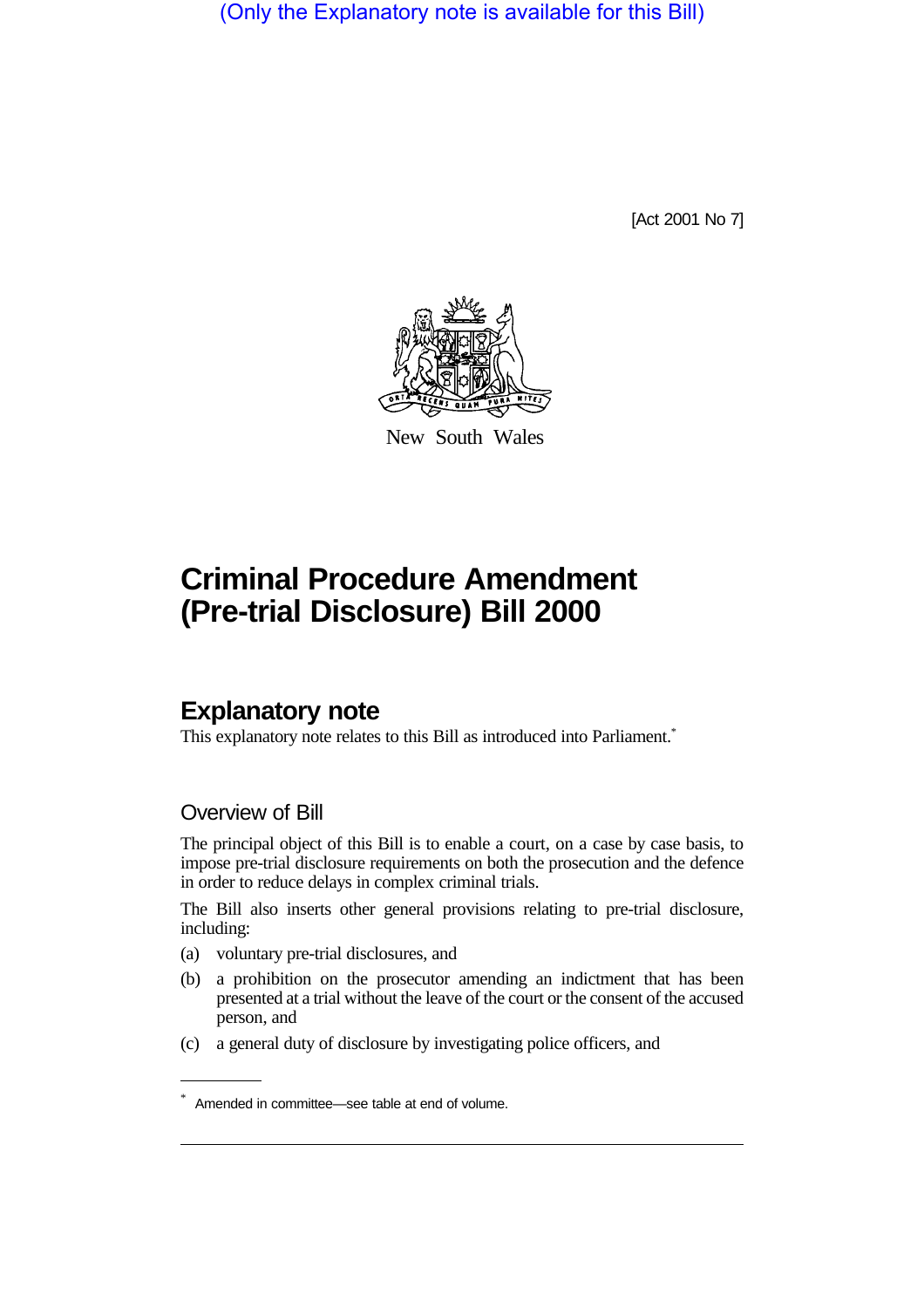Criminal Procedure Amendment (Pre-trial Disclosure) Bill 2000 [Act 2001 No 7]

Explanatory note

(d) a discretion for a sentencing court to reduce the sentence imposed on a convicted person having regard to the degree of pre-trial disclosures made by the defence.

#### Outline of provisions

**Clause 1** sets out the name (also called the short title) of the proposed Act.

**Clause 2** provides for the commencement of the proposed Act on a day or days to be appointed by proclamation.

**Clause 3** is a formal provision giving effect to the amendments to the *Criminal Procedure Act 1986* set out in Schedule 1.

**Clause 4** is a formal provision giving effect to the amendments to the *Director of Public Prosecutions Act 1986* set out in Schedule 2.

**Clause 5** is a formal provision giving effect to the amendments to the *Crimes (Sentencing Procedure) Act 1999* set out in Schedule 3.

**Clause 6** requires the Attorney General to review the pre-trial procedures enacted by the proposed Act after a period of 18 months and report the results of the review to Parliament.

#### **Schedule 1 Amendment of Criminal Procedure Act 1986**

**Schedule 1** [1] enacts provisions to enable a court, on a case by case basis, to impose pre-trial disclosure requirements on both the prosecution and the defence in order to reduce delays in complex criminal trials. The matters to be disclosed will be prescribed by the regulations and will comprise the case for the prosecution, the response of the defence to that case and the response of the prosecution to that response. The court will be able to impose a number of sanctions for noncompliance, including the rejection of evidence, dispensing with formal proof, the grant of an adjournment or comment to the jury. The obligations relating to pre-trial disclosure will not affect any legal immunity, such as client legal privilege, public interest immunity and sexual assault communications privilege.

**Schedule 1 [2]** makes a consequential amendment.